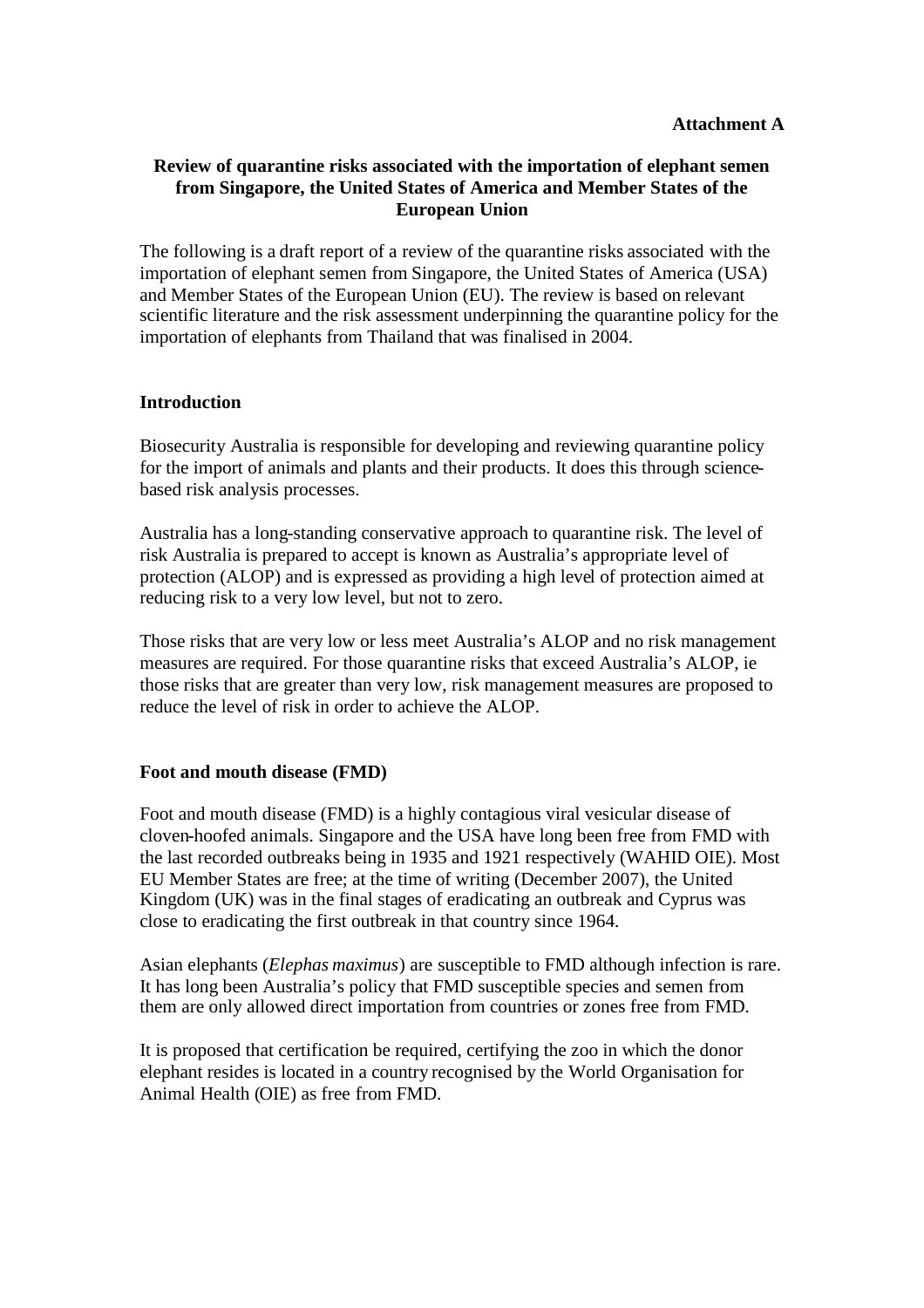### **Tuberculosis**

Tuberculosis (TB) for the purposes of this review means infection with any member of the *Mycobacterium tuberculosis* complex (*M. tuberculosis, M. bovis, M. africanum, M. microti*). TB has not been reported in wild elephants. The majority of cases in captive elephants are due to *M. tuberculosis*.

Between August 1996 and June 2000, samples from 539 elephants were submitted to the National Veterinary Services Laboratory in the USA for mycobacterial culture. Seventeen elephants from 8 herds were diagnosed with TB, 12 by isolation of *M. tuberculosis* post-mortem and five by post-mortem. The prevalence of TB in elephants in North America was estimated to be 3.3% (Mikota et al 2000).

Between 1994 and June 2005, there were 34 confirmed cases of TB in the USA, 31 in Asian and three in African elephants (*Loxodonta africana*). *M. tuberculosis* was the aetiologic agent in 33 cases and *M. bovis* in one (Summary: Elephant Tuberculosis Research Workshop 2005). Hammat 2007 reported that a minimum of 36 cultureconfirmed TB cases had occurred in the USA since 1994, ie TB had been diagnosed in about 12% of Asian elephants in the USA in that time.

Tuberculosis has also been found in captive elephants in a European zoo (Lewerin et al 2005).

The major pathology in elephants infected with *M. tuberculosis* occurs primarily in the lungs and thoracic lymph nodes. Extra-thoracic lesions are seen in more advanced cases (Mikota et al 2000). Transmission of *M. bovis* by artificial insemination in cattle is recognised. Venereal transmission of *M. tuberculosis* has also been recorded in humans.

Until recently, the best available test for TB in elephants has been mycobacterial culture of trunk wash samples. This method has poor sensitivity (Lyashchenko et al, 2006), particularly in the early stages of infection and actual prevalence is undoubtedly higher than that indicated by positive culture results.

ChemBio Diagnostic Systems, Inc., have developed a multi-antigen print immunoassay (MAPIA) (Lyashchenko et al 2000) and, more recently, a test based on lateral-flow technology for the detection of specific antibodies, ie the Elephant TB STAT-PAK Assay [also known as the Rapid Test (RT)].

Both tests show promise of high sensitivity and specificity, and have detected TB in elephants years before positive culture of trunk wash samples (Summary Elephant Tuberculosis Research Workshop 2005). This supports the view that the prevalence of TB infection in zoos is higher than estimates based on culture results.

Lyashchenko et al 2006 conclude that the RT has potential as an efficient screening tool, and the MAPIA is useful as a confirmatory test and to monitor effectiveness of treatment. Dumonceaux et al 2006 report that preliminary data have demonstrated 100% sensitivity and 97% specificity for the RT using culture as the reference standard. The RT has been licensed in the USA and is available internationally.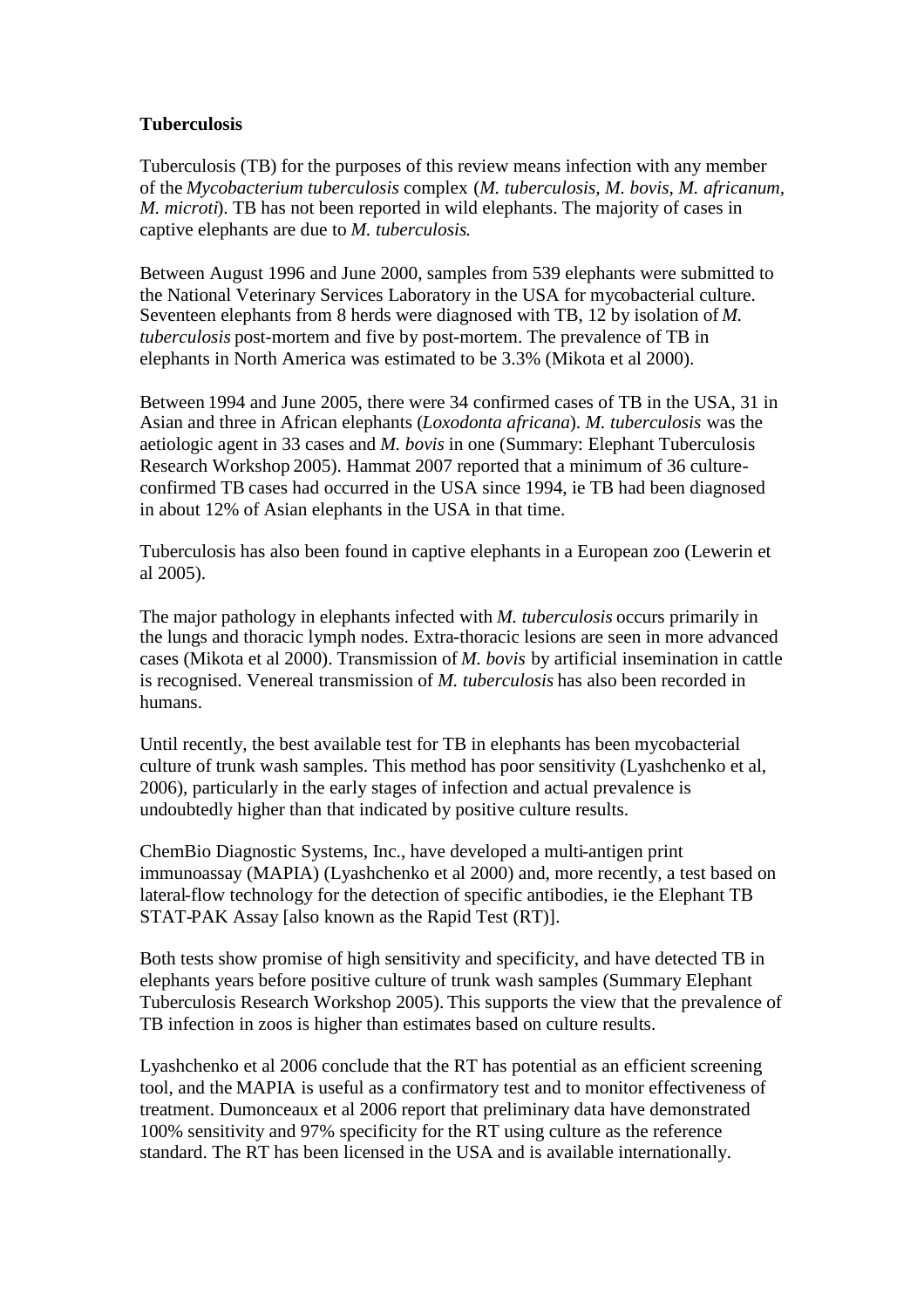The introduction and transmission of TB through the import of elephant semen cannot be ruled out. It is proposed that all elephants in the zoo of origin must have been tested for TB with negative results, using the elephant TB STAT-PAK Assay, in the 12 months prior to semen collection.

### **Surra**

Surra is trypanosomosis caused by the protozoan parasite *Trypanosoma evansi*. Surra has a wide host spectrum. The disease is most severe in horses, donkeys, mules, camels, dogs and cats but may occur in a range of other species; commonly in cattle and buffalo and occasionally as a chronic, mild or subclinical disease in sheep, goats, pigs and elephants. Singapore and the USA are free from surra. No EU Member State has reported surra to the OIE in the last decade. The disease occurs in the Middle East, north Africa, south and south east Asia and Mongolia, and in Argentina and Brazil.

Surra is normally transmitted by biting flies which suggests negligible risk of semen transmission. Dourine, a venereally transmitted disease of horses caused by a trypanosome designated *T. equiperdum*, has had a wider distribution. A single case was reported in Germany in 2002 (OIE Handistatus II). Claes et al 2005 have reviewed the published data on dourine and hypothesize that some *T. equiperdum* strains are actually *T. brucei brucei* or members of a subspecies of *T. brucei* and that all other *T. equiperdum* strains are *T. evansi*. This poses a theoretical possibility that *T. evansi* may be transmitted venereally. The hypothesis is yet to gain wide acceptance.

Regardless of the future classification of *T. equiperdum*, the risk of the entry, establishment and spread of surra through the import of elephant semen from Singapore, the US or EU is assessed as very low or negligible and risk management is not required.

## **Endotheliotropic elephant herpesvirus**

Endotheliotropic elephant herpesvirus (EEHV), unknown before 1995, has emerged as a major cause of deaths in mainly young Asian elephants in captivity in the US and Europe. More than 40 cases have been documented to date. Four suspected cases have occurred in Asia since 1995 and one case has been confirmed in a wild-caught threeyear old elephant found dead in a Cambodian elephant sanctuary Asia (Reid et al. 2006).

The disease has a sudden onset and runs a rapid course leading to death generally within five days. Viraemia leads to death of endothelial cells and capillary leakage and haemorrhage. Myocardial haemorrhage results in shock and death. A few animals have recovered following treatment with the anti-viral drug famciclovir.

There has been intense study into herpesvirus infections of elephants in the last decade. Genetic analysis of blood and necropsy tissues from many EEHV cases has been, and is being, carried out in at least two laboratories in the US.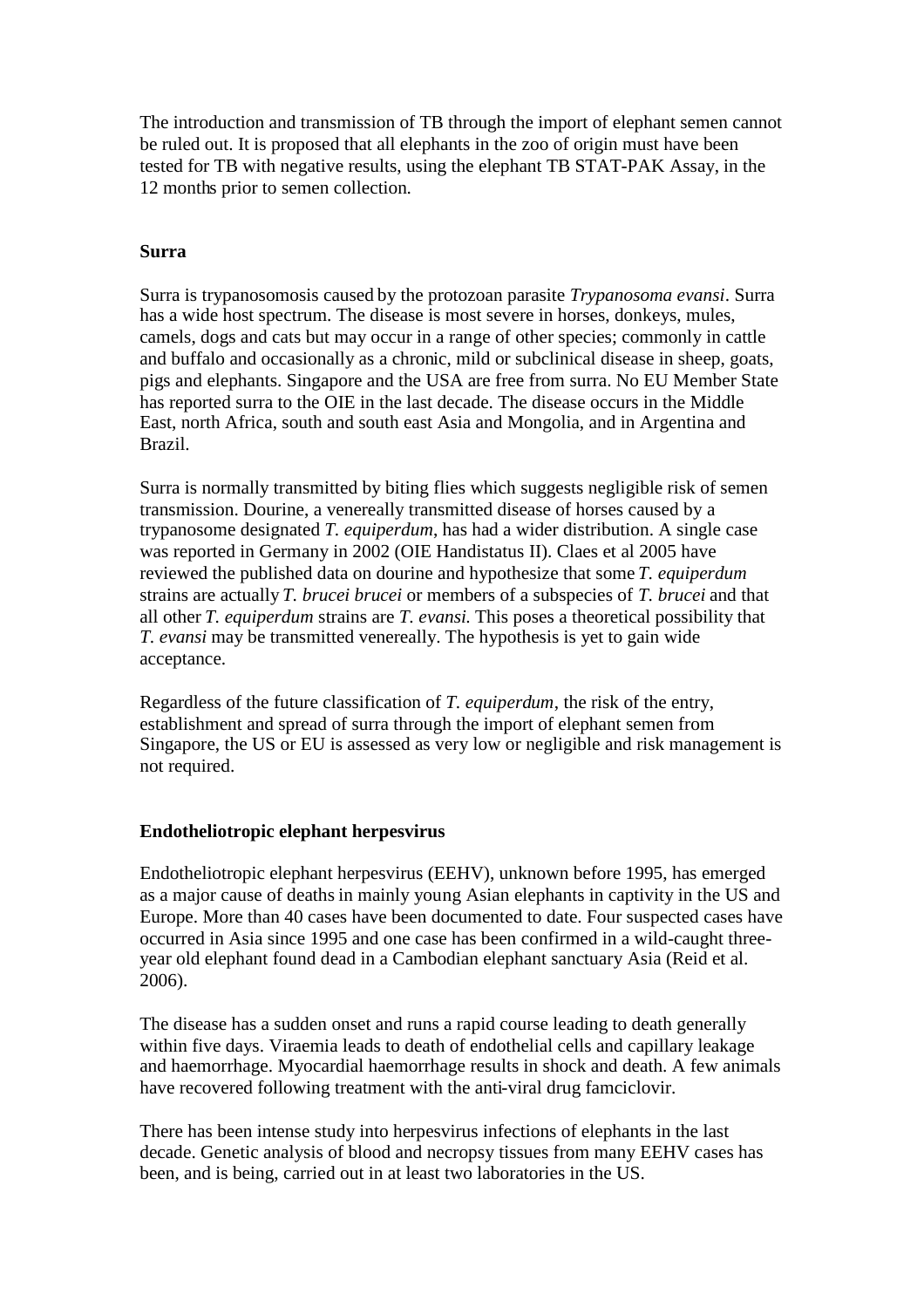Six EEHVs have been identified in elephants—EEHV1A, EEHV1B, EEHV2, EEHV3A, EEHV3B and EEHV4. These are classified as Sub-family *Betaherpesvirinae*, Genus *Proboscivirus*. EEHV4 has not, to date, been associated with disease. There is significant genetic variation within species and subspecies of these viruses (Hayward G. 2007).

An additional four elephantid herpesviruses, isolated from vaginal and conjunctival swabs in Asian elephants, have been described recently (Wellehan et al 2007). These have been classified as gammaherpesviruses. They have not been associated with systemic disease.

Dr Hayward (Hayward 2008) reports that wherever there have been multiple cases of EEHV associated with one cow, one bull or one facility in North America, there has always been multiple different virus species found. Even EEHV1A viruses are often genetically distinct from one another and therefore not epidemiologically related. This indicates multiple sources of the viruses among carrier adults that may infect naïve juveniles rather than transmission from parents. There is no evidence that semen or breeding by artificial insemination is a source of infection.

Dr Laura Richman (Richman 2007) also advises that there is no evidence of venereal transmission and reports that EEHV has not been found in semen samples routinely tested using PCR assay before insemination.

The risk of the entry, establishment and spread of EEHV through the import of elephant semen is assessed as very low. However, other herpesviruses including bovine herpesvirus 1 (BHV1) and herpes simplex type 2, are found in semen and have been transmitted by artificial insemination (van Oirschot 1993, Moore et al. 1989). It is proposed to require certification that there has been no case of EEHV in the zoo of origin in the two years prior to semen collection to ensure the risk is sufficiently low to meet Australia's ALOP.

### **Haemorrhagic septicaemia**

Haemorrhagic septicaemia (HS) is an acute bacterial disease, mainly of cattle and buffaloes caused by two strains of *Pasteurella multocida*, known as B:2 and E:2 using agar gel immunodiffusion, or 6:B and 6:E by agglutination. Infection is of the upper respiratory tract.

The B:2 serotype causes the disease in Asia, the Middle East and north Africa and the E:2 serotype in Africa. The disease has been reported in elephant in Sri Lanka (deAlwis and Thambithurai 1965) and India. HS is diagnosed in elephants in Thailand, and elephants are vaccinated in that country. Transmission is by direct contact or through contaminated feedstuffs or water. There is no evidence of venereal transmission.

Singapore and most EU Member States report freedom from the disease. It has been sporadically diagnosed in the USA. There were outbreaks in introduced bison in the Yellowstone National Park in 1911, 1919 and 1922. The disease was also diagnosed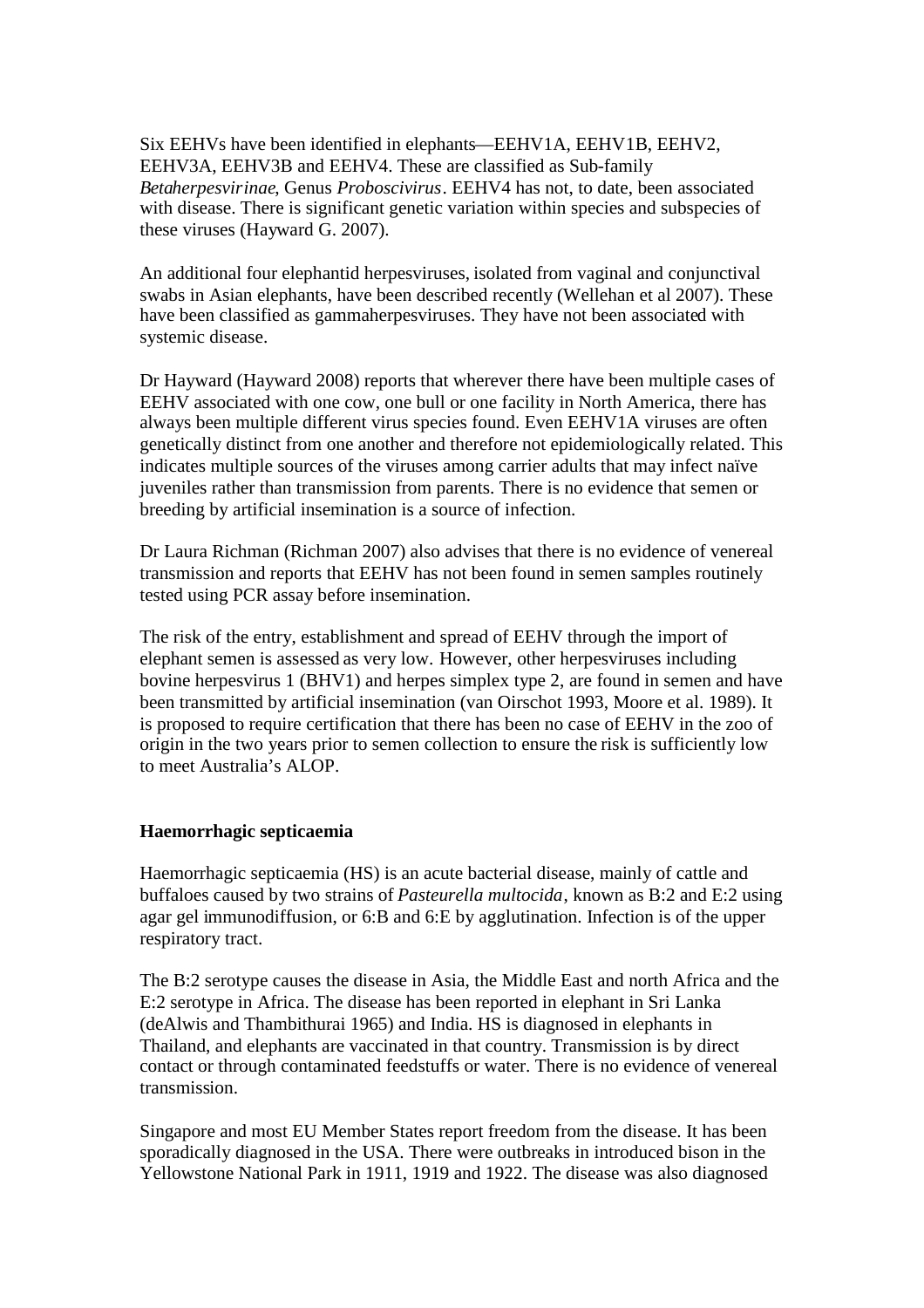in bison in Montana in 1965, in dairy calves in Pennsylvania in 1969 and beef calves in California in 1993 (Rimler and Wilson 1994).

The risk of the entry, establishment and spread of haemorrhagic septicaemia through the import of elephant semen is assessed as negligible and risk management is not required.

### **Elephant pox**

'Elephant pox' is caused by cowpox virus. It was first described in elephants in Europe in 1963 and many outbreaks have been recorded since, mainly in zoos in Central Europe. Wild rodents are the primary carriers of cowpox virus. There is a high seroprevalence in red foxes. Humans, zoo animals and cats are the final host species (Wisser et al. 2001).

There is no evidence of venereal transmission. The risk of the entry, establishment and spread of elephant pox through the import of elephant semen is assessed as very low to negligible and risk management is not required.

### **Parasites**

The risk of introduction of exotic nematodes, trematodes, cestodes or external parasites through the import of elephant semen is negligible.

#### **References:**

Claes F, Buscher P, Touratier L and Goddeeris BM. 2005. *Trypanosoma equiperdum*: master of disguise or historical mistake? *Trends in Parasit*. 21(7):316-321.

de Alwis MCL and Thambithurai V. (1965) Haemorrhagic septicaemia in a wild elephant in Ceylon. *Ceylon Vet. J.* 13(1):17-19.

Dumonceaux G, Miller M, Lyashchenko K, et al. 2006. Tuberculosis in Elephants: An Update on Diagnosis and Treatment; Implications for Control in Range Countries. Proceedings of the International Elephant Foundation International Elephant conservation and Research Symposium, October 21-22, 2006.

Hammat H. 2007. Elephant Care International: TB Initiative. Presentation at meeting of Zoos and Aquariums Committed to Conservation, Jan. 2007.

Animal Health Data; Handistatus 11. 2007. *World Organisation for Animal Health (OIE).*

Hayward Gary S. 2007. Herpesvirus, zoo elephants – USA. *ProMED-mail post* 20071217.4053.

Hayward Gary S. 2008. John Hopkins School of Medicine. Pers. comm..